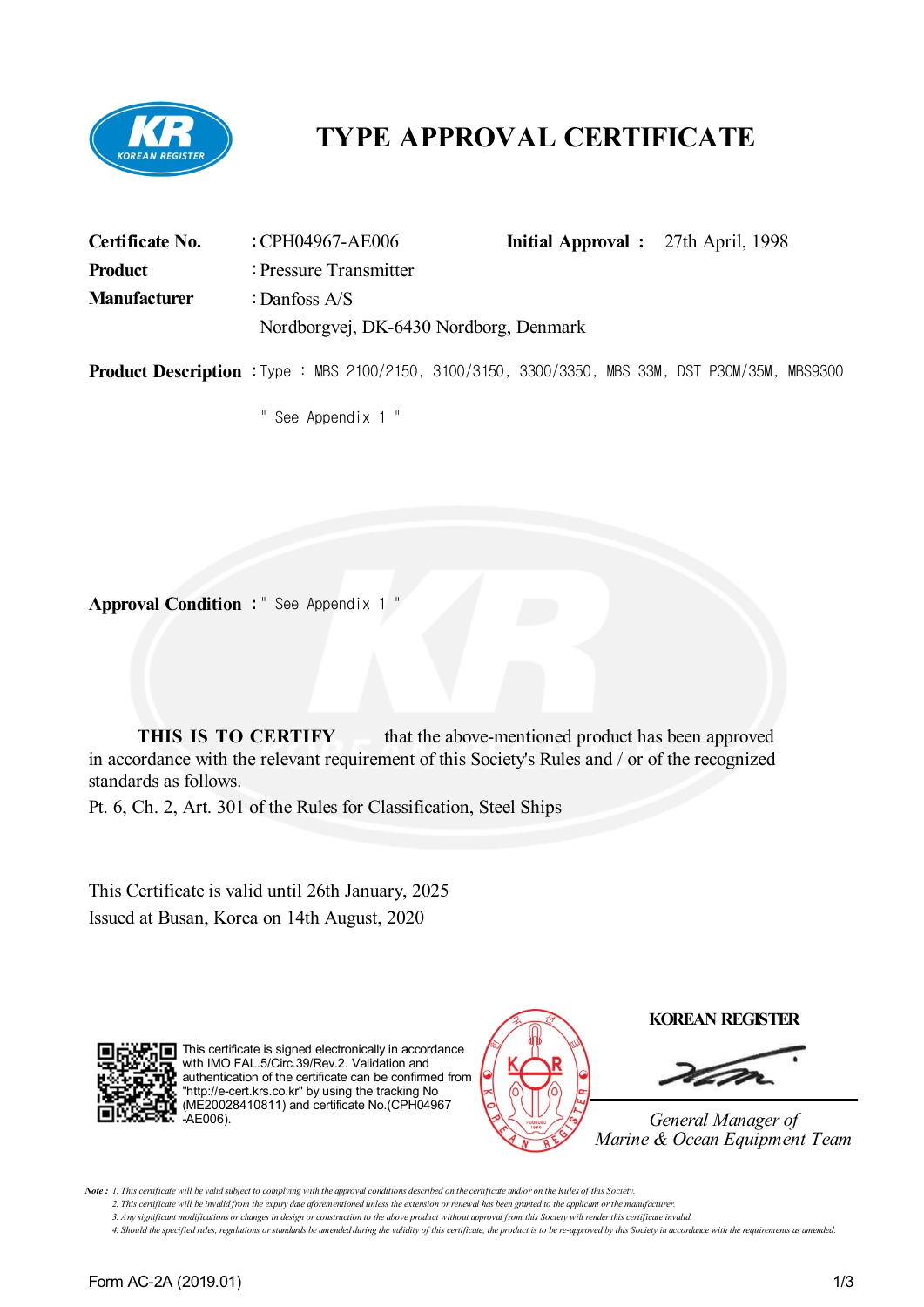**Appendix 1**

## **Product Description and/orApproval Condition**

**Certificate No :** CPH04967-AE006 **Date of Issue :** 14th August, 2020

## **A. Product Description**

### **1. Product Specification**

- 1) Product Description ; The MBS and DST series are pressure transmitters for marine applications
- 2) Specification ;
	- Power supply: 12-24 V DC (nom.) / 5V DC (ratiometric)
	- Output signal: 4-20 mA

Various ranges from 0V DC up to 10V DC

- 10-90% of supply (ratio metric)
- Pressure ranges: 0-1 bar to 0-600 bar, -150~250 mbar for MBS9300
- Note) MBS xx50 and DST35M: Versions with integrated pulse-snubber

#### **2. Approved Drawings and Documents**

- Document package dated on 15th Dec. 1997
- AI309032027214en-000101 | IC.PD.P21.1N.02 dated 2019-06
- AI308943247202en-000101 | IC.PD.P21.1K.02 dated 2019-06
- AI308939294195en-000101 | IC.PD.P21.1I.02 dated 2019-12
- AI308926732183en-000101 | IC.PD.P21.1G.02 dated 2019-12 - AI308926732183en-000101 | IC.PD.P21.1G.02<br>- IC.PD.P21.08.02 | 520B8582 dated 2018-05
- 

#### **3. Test Reports, etc.**

- TR 060G, 2008-9027, 064G0571-01 & TR064G0547-01 & T204328 issued by Danfoss Laboratory,
- DANAK-1912858 rev.A,
- 119-30777-1 dated 2020-01-29, 119-21656-1 dated on 2019-04-10 issued by FORCE TECHNOLOGY

## **B. Approval Condition**

#### **1. Application & Limitation**

- 1) This approval is granted on the basis of the approved documentation and test reports.
- 2) Degree of protection shall be complied with Rule Pt.6 Ch.1 Sec.2 201.2.(5).
- 3) Explosion-proof certification by a notified/recognized Certification Body is not covered by this certificate. Ratings and Special Conditions for Safe Use in hazardous areas are to be obtained from the relevant valid Ex-Certificate.
- 4) MBS 2100/2150 shall not be installed on ships contracted for construction on or after 1 January 2022 as IACS UR E10 Rev.7 is not applied to the MBS 2100/2150.

#### **2. Individual Product Cert. and Drawing Approval Requirement**

1) Individual Product Certification is not required.

## **3. Marking**

1) The product or packing is to be marked with the manufacturer's name and type designation on a suitable position

## **4. Others**

1) Test condition

| Approved Testing                   | Approved location                                | Remark |
|------------------------------------|--------------------------------------------------|--------|
| <b>FMC</b>                         | All locations excluding the bridge and deck zone |        |
| Temperature                        | $+5 \sim 170^{\circ}$ C                          |        |
| Vibration                          | Acceleration $\pm 4g$                            |        |
| Degree of protection See remark 2) |                                                  |        |
|                                    |                                                  |        |

| ___                       |                            |        |
|---------------------------|----------------------------|--------|
| rest.<br>Approved<br>i na | locat<br>Approved<br>i Ion | Hemar. |
|                           |                            |        |

\*Remark

1) EMC testings required by IACS UR E10 Rev.7 have been carried out for MBS 3100/3150,